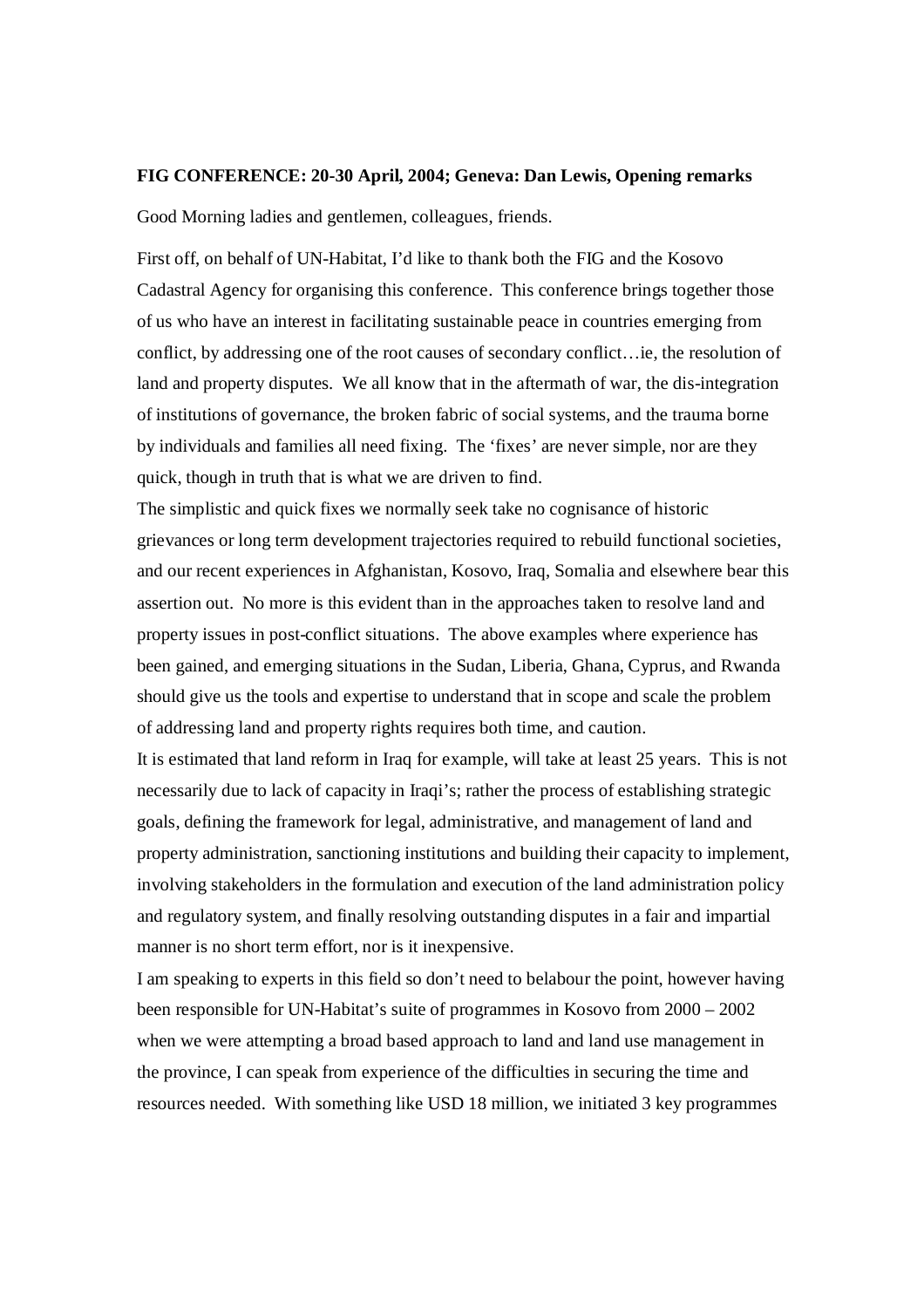all in some manner addressing land and property issues; from the perspective of land disputes, the Housing and Property Directorate and Claims Commission was set up as an internationally supervised mechanism to ensure fair and impartial adjudication of disputes arising from discriminatory application of the prevailing land laws, informal transactions, and loss of residential property rights due to illegal occupation. From the technical and administrative view, we initiated the Kosovo Cadastral Agency from whom you'll hear considerably more today, but whose primary function was to rebuild a centralised register of property rights whilst also resourcing municipal cadastral offices. Finally, from the perspective of local governance, a sequential series of programmes built on early efforts at emergency urban planning to the current spatial planning initiatives which provide strategic direction in land use and land administration in Kosovo. All this in the past 4 years, and much has been accomplished. However, we are aware of the gaps, most notably that the HPD/HPCC was only empowered to deal with residential property, and that issues related to commercial and public property remain largely unresolved; that the KCA is not well integrated in either the local court system, or the HPD/HPCC; that there remains limited connection to all municipalities; but most critically, that all of these efforts plus those of other agencies attempting to deal with public and commercial properties have all been undertaken in the absence of a robust land administration policy.

This is not a cynical statement, nor is it intended as being heavily critical either of Habitat, or of our partners in UNMIK and the Provisional Institutions of Self Government, it is simply a statement of fact in relation to the problems faced in one situation that was relatively well resourced both by expertise from abroad, and financially by the donor community.

During these two days, we'll hear of other experiences, and certainly more about Kosovo; and my request to you, is to hear these experiences, listen critically, and form and share your own opinions about how we might better address the problems that face the communities we assist, who are emerging from conflict. It is a challenging task, with no simple answers, but gathered here these few days, are among the best thinkers in the field with many who have tackled the problem and devised their own solutions, and I trust that